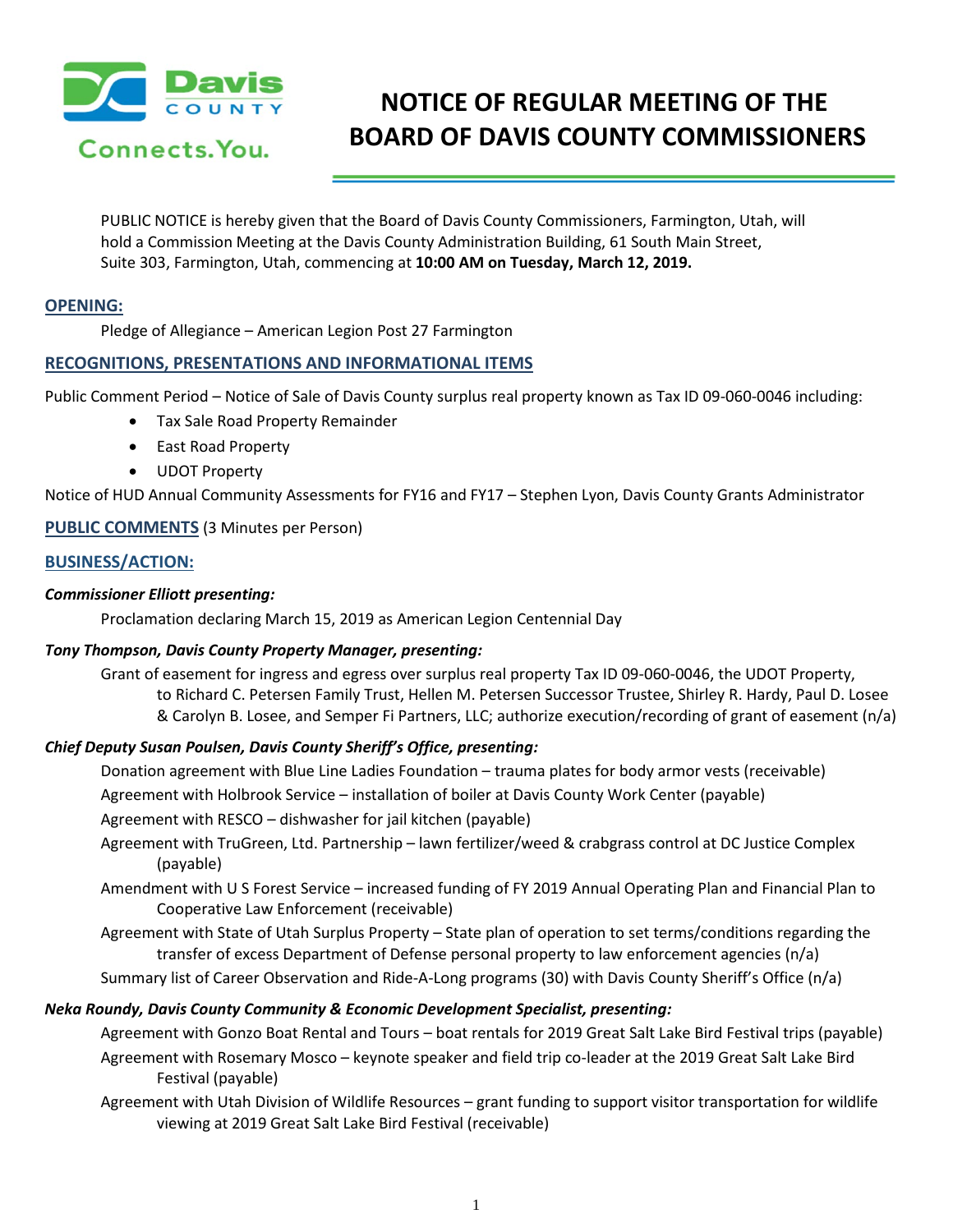# *Jeff Oyler, Davis County Planning Manager, presenting:*

Agreement with Chadwick Booth & Co. – sponsorship of the "County Seat" program (payable)

## *Chris Sanford, Davis County Library Director, presenting:*

Summary list of donated materials (15) (receivable) Summary list of low-dollar, low-risk agreements (19) (payable)

## *Mark Langston, Davis County Information Systems Director, presenting:*

Rescind agreement with Comcast Business – covert line 25mhps at Tech Center, Kaysville (payable) Rescind agreement with Comcast Business – business internet – COAX (payable) Agreement with Comcast Business – covert line to Tech Center in Kaysville (payable) Agreement with Comcast Business – attorney move to Tech Center in Kaysville (payable)

#### *Stephen Lyon, Davis County Grants Administrator, presenting:*

Agreement with Jacobs Engineering Group, Inc. – provide environmental review services for Community Development Block Grant (CDBG) applications (payable) Sub-grantee agreement with The Road Home Community Shelter and Resource Center – Community

Development Block Grant program funding for FY18-19 operating expenses (payable)

# *Mack McDonald, Davis County Facilities Director, presenting:*

Agreement with System Service Specialists, Inc. – fire alarm and related services, updated contract language and administration of fire panel systems, security systems and panic buttons (payable) Change order with R & O Construction Company – Syracuse Northwest Library remodel and expansion (payable)

## *Stephanie Davis-Medlin, Legacy Events Center Event Coordinator, presenting:*

Agreement with Pfun Entertainment LLC – rental space for mountain bike stunt show at 2019 Davis County Fair (receivable)

#### *Mike Moake, Davis County Legacy Events Center Marketing Manager, presenting:*

Agreement with Christian Salines – rental space for private event (receivable) Agreement with MetaSports FC – rental space for spring soccer games (receivable) Agreement with MetaSports FC – rental space for summer soccer games (receivable) Agreement with Shauna Reid – rental space for Back to Bethlehem, Christmas event (receivable) Agreement with Simple Treasures – rental space for craft boutique March 2020 (receivable) Agreement with Simple Treasures – rental space for craft boutique May 2020 (receivable) Agreement with Simple Treasures – rental space for craft boutique September 2020 (receivable) Agreement with Utah Ducks Unlimited – rental space for fund raising event (receivable) Agreement with Utah Sports Car Club of America – rental space/parking lot for course driving (receivable)

#### *Dave Hansen, Davis County Legacy Events Center Director, presenting:*

Agreement with Monroe Magnuson – RMPRA rodeo announcer at 2019 Davis County Fair (payable) Agreement with Utah State University Extension – rental space for equestrian and livestock activities (n/a) Summary list of agreements (15) for space rentals at the Legacy Events Center (receivable)

#### *Brian Hatch, Davis County Health Department Director, presenting:*

Donation agreement with Intermountain Healthcare – financial support for reduction prediabetes and diabetes through National Diabetes Prevention Program (DPP) for low-income and uninsured community members (receivable)

Amendment with Utah Department of Health – increase 2019 funding for HIV Prevention Activities and replace Attachment A (receivable)

Agreement with Utah Department of Health – provide 2019 funding for disease intervention services and Sexually Transmitted Disease (STD) testing (receivable)